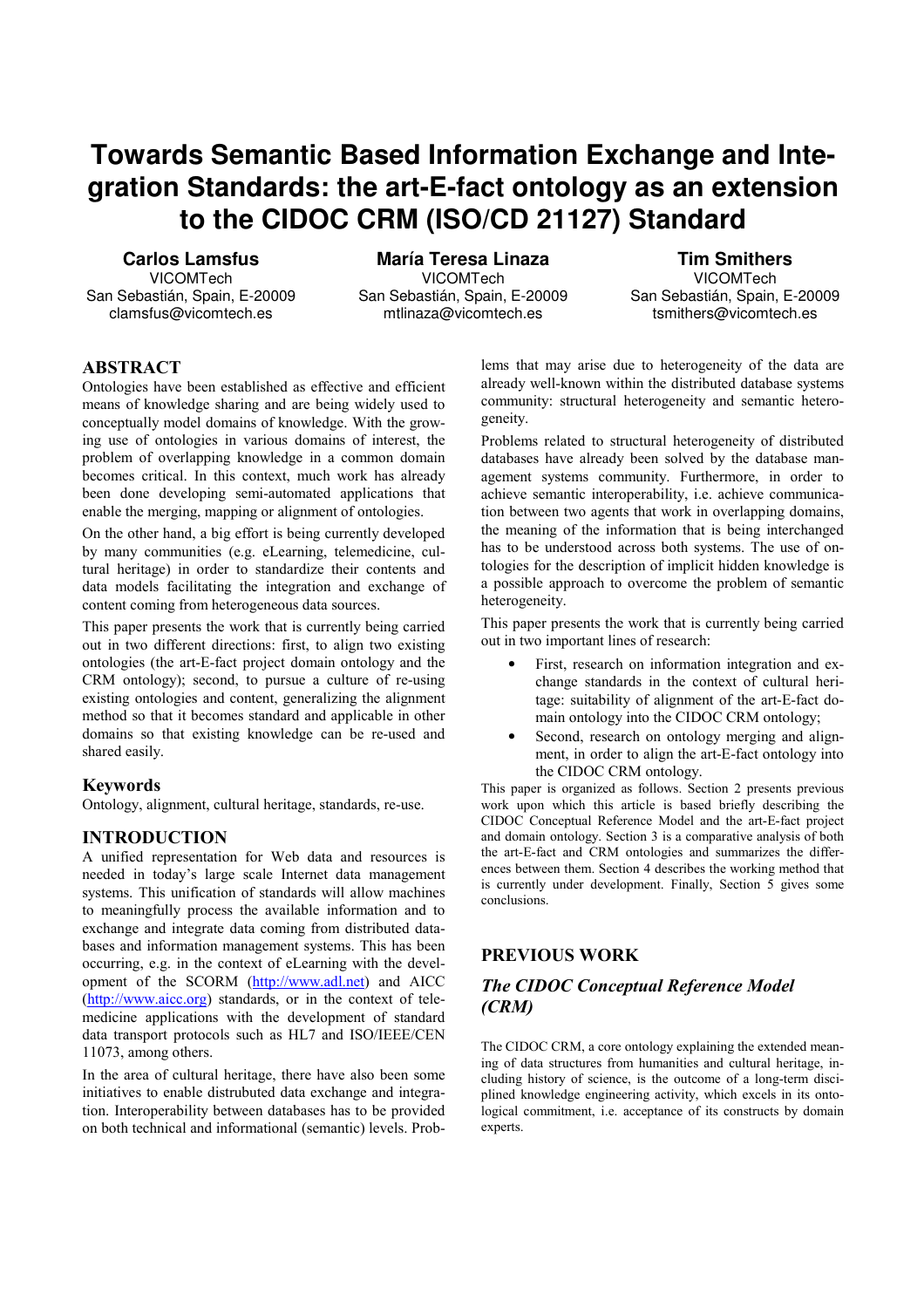The primary role of the CRM is to enable information exchange and integration between heterogeneous sources of cultural heritage information [Doe03]. It aims at providing the semantic definitions and clarifications needed to transform disparate, localised information sources into a coherent global resource within a larger institution, in intranets or in the Internet. More concretely, it defines and it is restricted to the underlying semantics of database schema and document structures used in cultural heritage and museum documentation in terms of a formal ontology.

The following are some of the most important functionalities of the CRM:

- To serve as a common language for domain experts and IT developers to formulate requirements and to agree on system functionalities with respect to the correct handling of cultural contents;
- To support the implementation of automatic data transformation algorithms from local to global structures without loss of meaning. This is useful for data exchange or data information integration; as well as,
- To support associative queries against integrated resources by providing a global model of the basic classes and their associations to formulate such queries.

The success of the CIDOC CRM lies in the fact that the explanation of common meaning can be done by a very small set of primitive concepts and relationships, in contrast to the data structures that suggest to the user what to say about an object. The relations in data structures that connect items directly by highly specific. diverse kinds of relationship can frequently be expressed by data paths composed of a few fundamental relationships defined in the core ontology.

The CIDOC CRM has become the most promising core element for realizing semantic interoperability in Archives, Libraries and Museums, by its capability to link the intellectual structure of highly diverse sources and products of scientific and scholarly discourse with the elements formally handled by information systems. The CIDOC CRM is currently being elaborated by the International Standards Organization as Committee Draft ISO/DIS21127 and the CIDOC CRM Special Interest Group (SIG) to become an ISO standard.

The overall scope of the CIDOC CRM can be summarised in simple terms as the curated knowledge of museums [CDG03]. The Intended Scope of the CRM may be defined as all information required for the exchange and integration of heterogeneous scientific documentation of museum collections.

#### The art-E-fact project

The objective of the art-E-fact (IST-2001 37924) project was to create a generic platform for Interactive Storytelling in Mixed Reality that allowed artists to create stories in an original way within a cultural context between the virtual and the physical reality

In other words, art-E-fact's general purpose was to make art accessible in a different way from traditional methods. For example, a piece of art could be introduced, explained and even discussed by two virtual characters in the form of a story. They set up a conversation first with each other and then with the visitor or

participant, who will feel involved in the virtual world generated by the platform.

Furthermore, intuitive and easy to use Mixed Reality based interaction techniques enable the visitor to explore the art work in depth by using physical devices that will be recognized by a gesture recognition system. With art-E-fact, the visitors of the museum will deepen their understanding of the complex issues surrounding the history, techniques, and social circumstances behind the individual artworks.

So, if we want to make art accessible in the form of stories to visitors of museum exhibitions we have to provide artists, users and content generators in general with a tool (the art-E-fact Authoring Tool) that allows them to create this kind of art with the features we are describing.

Creation of art is the genesis of an original expression of feelings, thoughts, passions etc. Expression is an output of what creators obtain in their internal worlds, through their cultural background and environment, as well as through their technical skills. The huge amount of experiences and the stochastic way of assimilating and mixing them is the kernel of the final expressions that arise.

Therefore, if art-E-fact's target is "to tell" stories about (existing) artworks the author or content generator (using the art-E-fact Authoring-Tool) should be aware of this rich internal world which is provided to him/her through the art-E-fact description-metalevel ontology. The author's technical skills aided by the Authoring Tool, which retrieves the required information from the ArtWorks Database (AWDB) using the metalevel ontology, arise in an optimal way following the memory of creating art.

### Description of the conception of the art-E-fact ontology

The art-E-fact domain ontology is composed of 84 classes and 173 properties and has been implemented in RDF Schema. It represents the artworks and its relational data stored in the AWDB and it is referred to five levels of knowledge, enriched with a set of metadata or descriptors of the data of the diagnosis. All these levels of knowledge or "thematic entities" in the ontology conception are supported by the scientific diagnosis results and the related documentation:

- The entity "Work identification" consists of general historical data, identifying aspects such as subject, title, category, type, dimensions, current location, context, ownership or creator of the artwork;
- The entity "Description" consists of information concerning the descriptive details of the theme and forms of representation, providing a better understanding of the context, such as representation, people, background, decorative elements, inscriptions or sceneries;
- The entity "Aesthetic appearance" is concerned mainly with plastic elements, which provide the appreciation of the style/aesthetic appearance of the artwork, such as the style, manner, composition set-up, colour, drawing style or texture;
- The entity "Technical" includes technical information both revealing the techniques and the materials used in the creation of the artwork, such as support, preparatory layers, underdrawings, painting materials, varnishes or stratigraphy, and also concerning exams of the condi-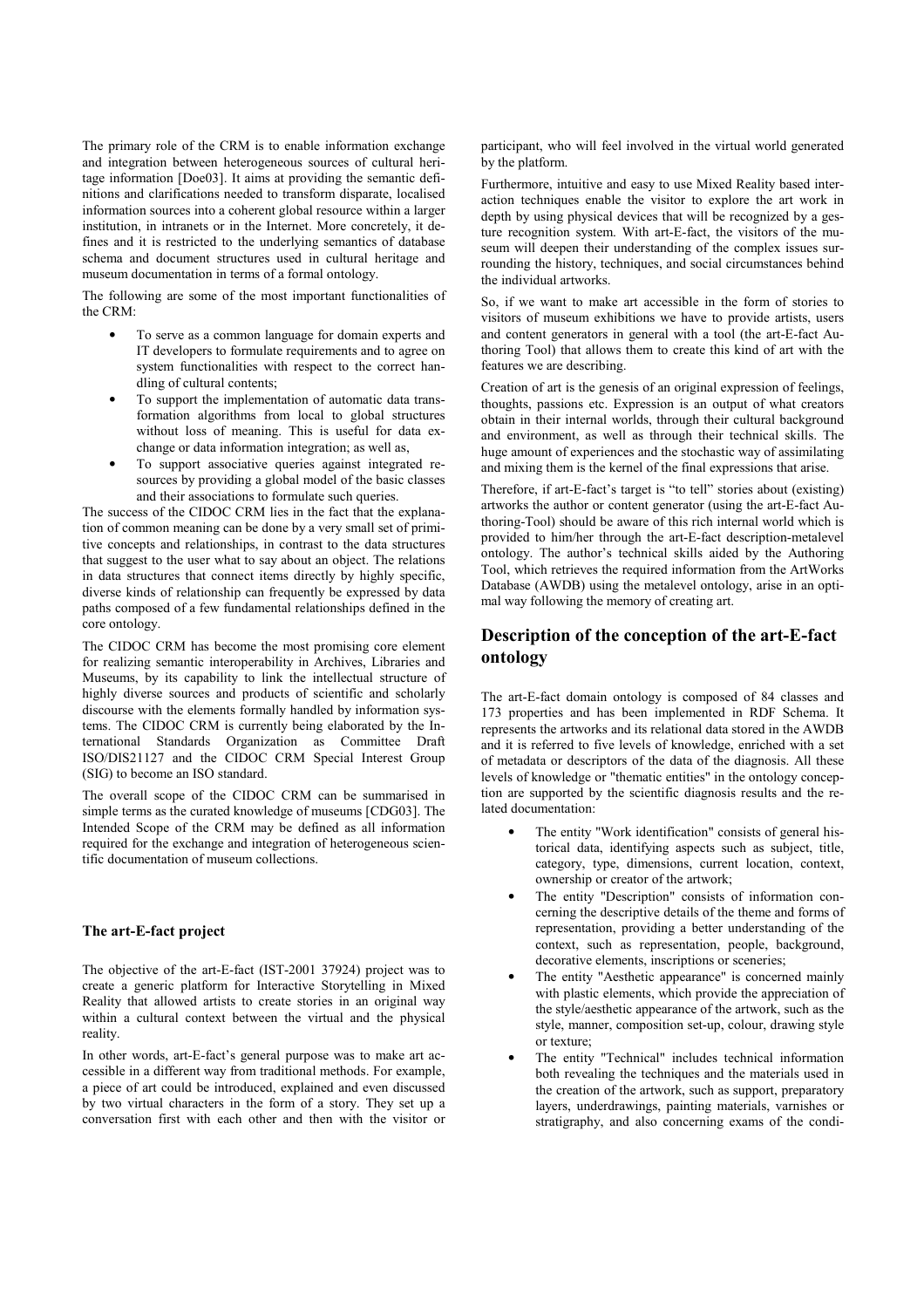tion, such as diagnosis or conservation treatments history:

The entity "Interpretation" is provided compared or associated with analogous or totally unlike artworks, such as thematic relationships, persons, symbols, styles or techniques;

These main entities and their metadata are supported, documented and provided by the scientific diagnosis that has been applied to the artworks

# **COMPARISON OF THE CRM AND art-E**fact ONTOLOGIES

The CIDOC CRM and the art-E-fact ontologies reflect a serious commitment to the expression of common concepts underlying the data structures used by their users. The art-E-fact model, driven by requirements of artists and content generators was motivated by the need to describe added-value content for the creation of stories, whereas the CIDOC CRM model, motivated by cultural artifacts, documentation experts and museum requirements, focuses on documentation processes among cultural institutions. These are some of the most relevant differences between the art-E-fact and the CRM ontologies:

- The intended scope of the CIDOC CRM has been defined as all the information required for the scientific documentation of cultural heritage collections, with a view to enabling wide area information exchange and integration of heterogeneous sources. The main objective of the art-E-fact ontology is not devoted to documentation, but to content description and comprehension.
- In the context of the CRM, the term cultural heritage collections is intended to cover all types of material collected and displayed by museums and related institutions, as defined by ICOM. This includes collections, sites and monuments relating to natural history, ethnography, archaeology, historic monuments, as well as collections of fine and applied arts. The art-E-fact ontology is also valid for interpretation centres and humanistic research institutions, which may have access to data and are not included among the ICOM concept.
- The scope of the CIDOC CRM is the curated knowledge of museums, while the scope of the art-E-fact project is the content generation by the artists.
- The CIDOC CRM is specifically intended to cover contextual information: the historical, geographical and theoretical background in which individual items are placed and which gives them much of their significance and value. On the other hand, the art-E-fact ontology takes into account different levels of knowledge in order to provide rich content to build interactive amazing stories

Therefore, the main difference between both ontologies is the application domain. There is no incompatibility between both models. Moreover, we believe it should be possible to consider the art-E-fact ontology as an extension in the area of content description and generation of the CRM.

# **ALIGNMENT OF THE ART-E-FACT AND CRM ONTOLOGIES**

As proved before the art-E-fact domain ontology is (conceptually) complementary to the CRM and could therefore be considered as an extension of the standard model. We are proposing to incorporate the art-E-fact domain ontology into the CRM as part of the standard to study and research different ontology alignment methods, developing a new one if necessary.

We have previously presented the different levels of knowledge or thematic entities the art-E-fact domain ontology covers as well as the scope of the CIDOC CRM. The CRM covers ("only") information about cultural heritage collections which would be equivalent to the first thematic entity (Work Identification) defined in the art-E-fact ontology. Therefore, we are going to link (unite) common concepts of both ontologies, allowing this way the CRM ontology to access to the rest of knowledge levels covered by art-E-fact but not contemplated in it. Figure 1 (conceptually) shows the work that we are currently carrying out.



Figure 1: alignment of the art-E-fact and CRM ontologies

For the alignment of both ontologies we are going to use a rulebased methodology by the means of the emerging Semantic Web rule languages. Reasoning languages for the Web are an emerging technology that does not exist today. This technology will soon represent an essential breakthrough for Web systems and applications. One possible rule-based ontology language that we can use in this process is the Web Rule Language (WRL) for the Semantic Web. This language is located in the Semantic Web stack next to the Description Logic based Ontology Language (OWL).

The ontology vocabulary can be specified using WRL or OWL, or using their common semantic subset, denoted by the WRL-Core subset of WRL and the OWL-DP subset of OWL [Grosof et al., 2003]. With common semantic subset we mean in this context that every WRL-Core has a corresponding OWL-DP ontology and vice versa, where both ontologies entail exactly the same set of ground facts.

So, the alignment work of both ontologies can roughly be summarized in the following tasks: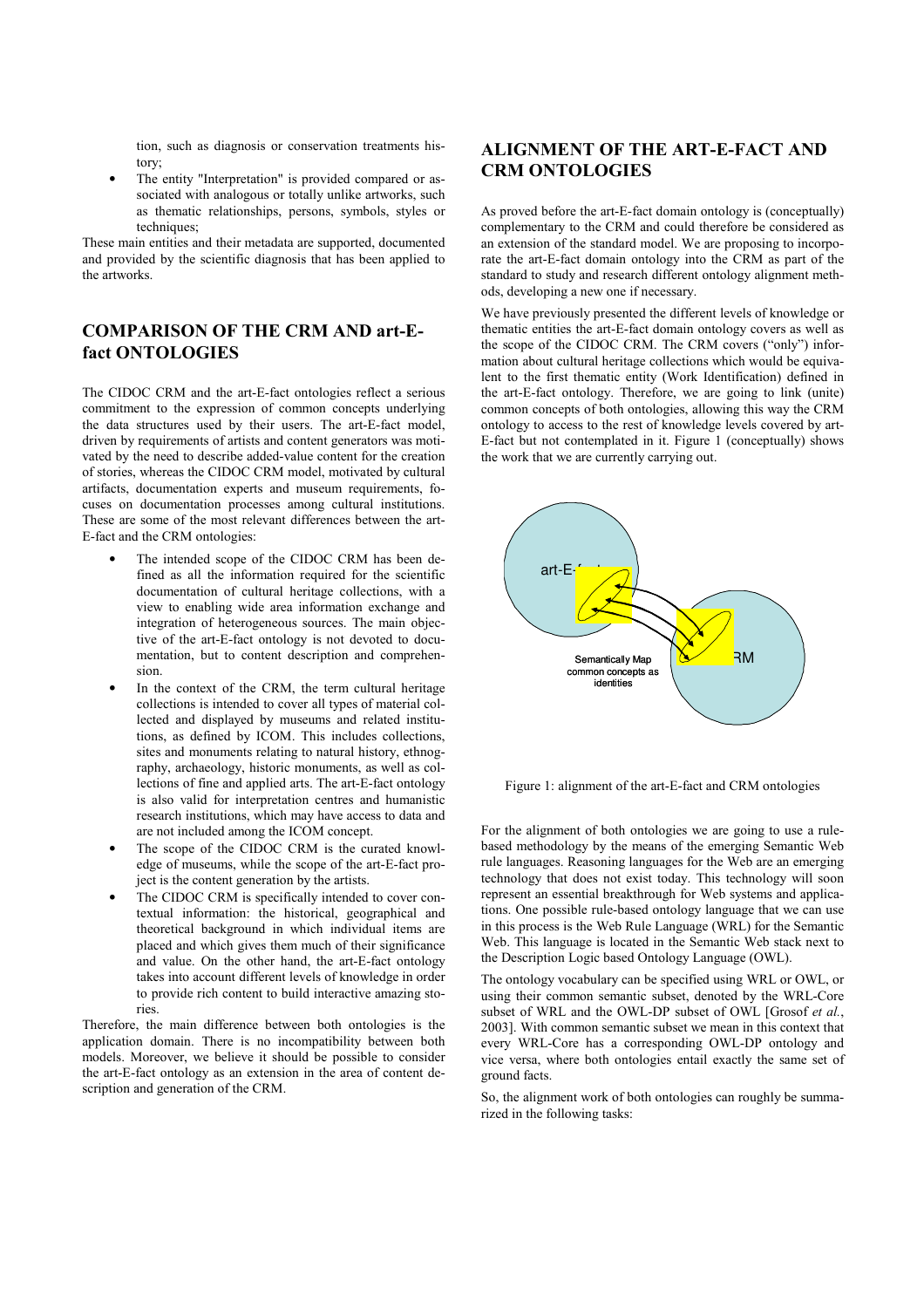- Since the alignment of both ontologies is going to be carried out using the WRL language, we have to use the OWL DL version of the CRM and art-E-fact ontologies;
- The art-E-fact ontology was built using the RDF(s) language, therefore we have to represent this ontology using OWL DL;
- We have to standardize the art-E-fact ontology. Here, the word standardize stands for giving to the art-E-fact domain ontology's classes, slots etc. the same name they would have in the CRM ontology;
- Then, we have to identify the common concepts (classes) in both the art-E-fact and CRM domain ontologies and link them. To do so, we are going to follow a semantic rule-based process with WRL as rule language. This is the reason because we have to use the OWL (DL) version of both ontologies;
- In this linking process we have to be specially careful with the possible subclasses and slots each of the linked classes has, so that no information at all is lost in the alignment process:

We have now presented a very specific example of ontology alignment. In order for this process to be generic enough, we should also work on the standardization of the linking process so that it can also be used in the alignment of other ontologies.

Much previous work related to ontology mapping and merging has been done. To generate the bridging axioms, we must first find out the correspondence between the concepts of the two ontologies, which is the target of ontology mapping. Lots of systems have been implemented to map ontologies, e.g. CUPID, GLUE, Chimaera, PROMT and many others.

### **SUMMARY AND CONCLUSIONS**

Technology, in the wider sense of its meaning, is tending to standards in order to enable and ease information exchange across different and usually distributed information management systems, should they be mobile devices or desktop computers. Thus, standards are not just a need but a must.

In this paper we have presented the CIDOC CRM and the art-Efact domain ontologies. Then, we have compared them and, finally we have justified why we built a new ontology from scratch after analyzing their differences. Now, we are trying to align the art-E-fact ontology with the CRM standard in our commitment with standards and the re-use of previously developed work. In order to achieve this goal, we will study different methodologies, tools and ways of doing it and we will apply the most suitable one.

This is, however, a very concrete example of aligning ontologies. Therefore, another work that is under development is the standardization of the mapping process so that this alignment process can be carried out in a semi-automated way for other kinds of ontologies.

Ontology alignment, merging or mapping processes are very tedious and time consuming. There are various (semi-automated) tools that have already been used in some previous initiatives, however at some point of the alignment process there has to be

some kind of manual intervention. We shall very carefully study their functionality and see whether they are finally suitable or if we should develop a new aligning tool.

Standards are becoming a very important issue within the new Information and Communication Technologies (ICT) context. With this research project, we would like to contribute to the extension of the most important information and data exchange format there is in the area of cultural heritage, i.e. the CIDOC CRM, giving the possibility to general cultural heritage institutions to exchange and integrate added value data related to artworks. Moreover, some research is going to be done in the alignment of ontologies and we expect to contribute with methodologies, e.g. standard mapping methodologies.

#### **ACKNOWLEDGEMENTS**

The art-E-fact project is funded by the Information Society Technologies Programme of the European Commission and conducted by a consortium of eight participating institutions and companies from five European countries. The author would like to thank the IST Programme for their financial support.

# **REFERENCES**

- [1] Advanced Distributed Learning, http//www.adlnet.org
- [2] Aviation Industrie CBTI Committee, http://www.aicc.org
- [3] Crofts, N.; Dörr M.; Gill T.; Stead S.; Stiff M.: "Definition of the CIDOC Conceptual Reference Model' **ICOM/CIDOC CRM Special Interest Group, 2003.**
- [4] Dörr M.; Hunter J.; Lagoze C.: "Towards a core ontology for information integration. Journal of Digital Information  $4(1)$ " (2003).
- [5] Dörr M.: "The cidoc conceptual reference module: An ontological approach to semantic interoperability of metadata". AI Magazine 24(3) (2003), 75-92.
- [6] Dou, D; McDermott; Qi, P, "Ontology translation by Ontology Merging and Automated Reasoning"
- [7] Elvimaria Terzi, Athna Vakali, Mohand-Saïd Hacid. "Knowledge Representaioin, ontologies and the Semantic Weh"
- [8] Grosof, B. N.; Horrocks, I.; Volz, R.;, and Decker, S. Description logic programs: Combining logic programs with description logic. In Proc. of the Twelfth International World Wide Web Conference (WWW 2003), pages 48-57. ACM, 2003.
- [9] Guarino, N; Welty, C. "Evaluation Ontological decisions with OntoClean". Communications of the ACM, Vol 45, Nr. 2, pp. 61-66. February, 2002.
- [10] Iurgel I.: "From another point of view: art-E-fact". In Proc. TIDSE '04 (2004), vol. 1, pp. 26–35.